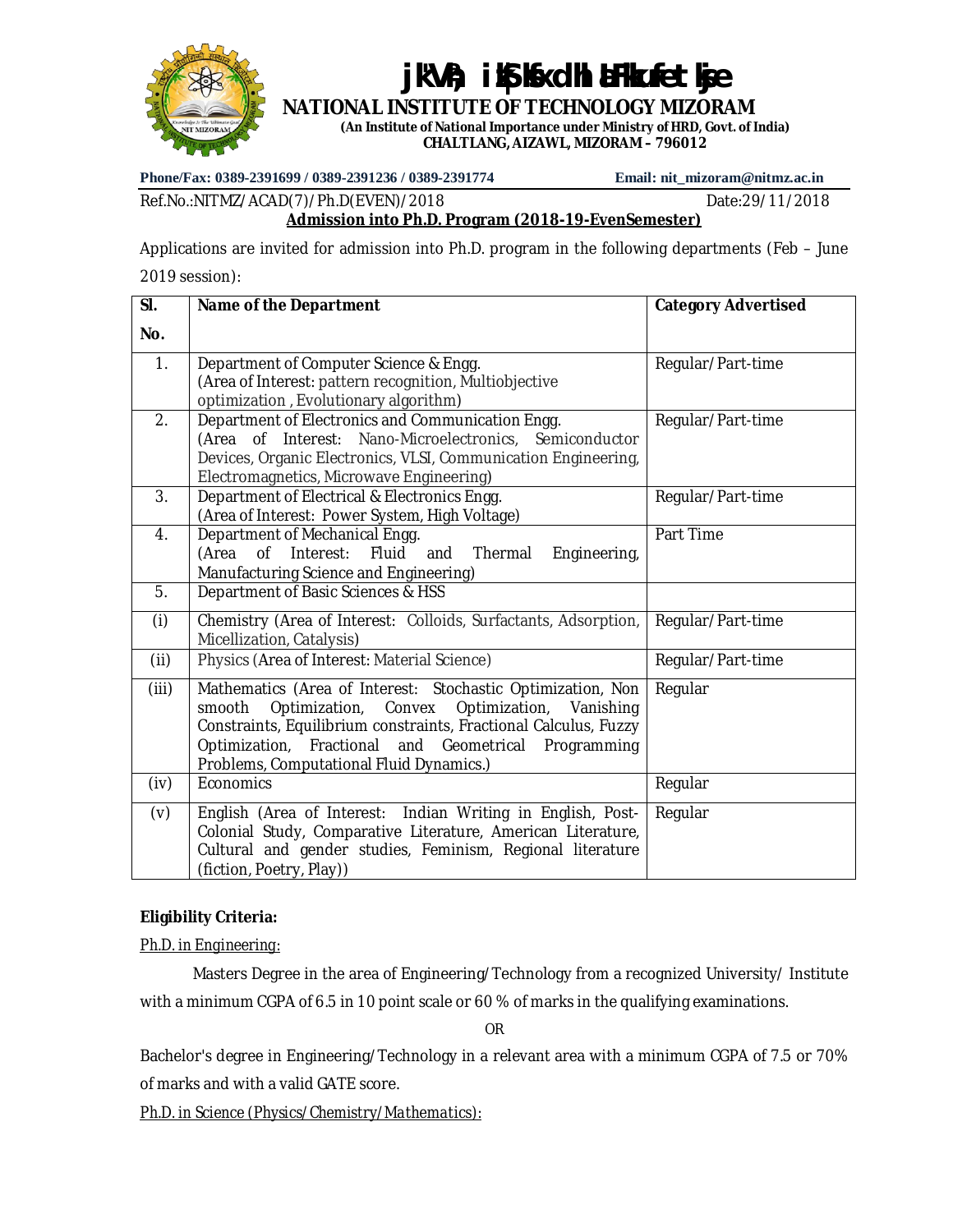Masters Degree in thearea of Physics/Chemistry/Mathematicsfrom a recognized University/ Institute with a minimum CGPA of 6.5 in 10 point scale or 60 % of marks in the qualifying examinations and qualify the NET/GATE. However, NET/GATE is not compulsory for part-time category.

# *Ph.D. in HSS (Economics/English):*

Masters Degree in thearea of Economics/Englishfrom a recognized University/ Institute with a minimum CGPA of 6.0 in 10 point scale or 55 % of marks in the qualifying examinations and qualify the NET examination conducted by UGC/CSIR. However, NET is not compulsory for part-time category.

*\*For SC/ST candidates, there is a relaxation of 0.5 CGPA or 5% of marks. \*Conversion from CGPA to percentage or vice-versa shall not be allowed.*

#### **CATEGORIES OF Ph.D. STUDENTS**

The Institute will admit Ph.D. students under the following categories: REGULAR

A student in this category works full-time for his/her Ph.D. degree. He/she receives assistantship from the Institute or fellowship from any recognized funding agency. PART-TIME

A student in this category is a professionally employed person, who pursues the Ph.D. Programme while continuing the duties of his/her service in NIT Mizoram or elsewhere. The Institute does not provide any assistantship/fellowship to such a student.

#### **Assistantship**:

A student under REGULAR category may receive assistantship.

## **How to Apply:**

Application form can be downloaded from Institute website [\(www.nitmz.ac.in\).](http://www.nitmz.ac.in).) Self attested copies of necessary supporting documents and a demand draft (of Rs**. 200**/- for General/OBC **OR** Rs. **100**/- for SC/ST); drawn in favour of "Director, NIT Mizoram" payable at SBI, Bawngkawn Branch, Aizawl or online payment in favour of Director, NIT Mizoram (A/C No. 33755447886, SBI Bawngkawn Branch, IFSC Code: SBIN0007059), should be attached with filled in application form. Application form complete in all respects should reach the **Heads of the respective Department**, **NIT Mizoram, Chaltlang (Dawrkawn), Aizawl, Mizoram – 796012** by **26/12/2018 super-scribing "Application for admission into Ph.D. program in the Department of \_\_\_\_\_\_\_\_\_\_\_\_\_\_\_" on the envelope.** Institute will not be responsible for any postal/otherwise delay. Candidates are advised to mention their contact No. & Email Ids in the application forms.Names of the short-listed candidates for attending test/interview shall be made available in the Institute'swebsite or may be intimated by e-mail by the respective Head of the Department. The session is likely to start from 3<sup>rd</sup> week of February, 2019. List of finally selected candidates shall be published on institute website.

**Important date:** (a) Last date for submission of application form: **26/12/2018**

(b) Date of Written Test and Interview: **08/02/2019**